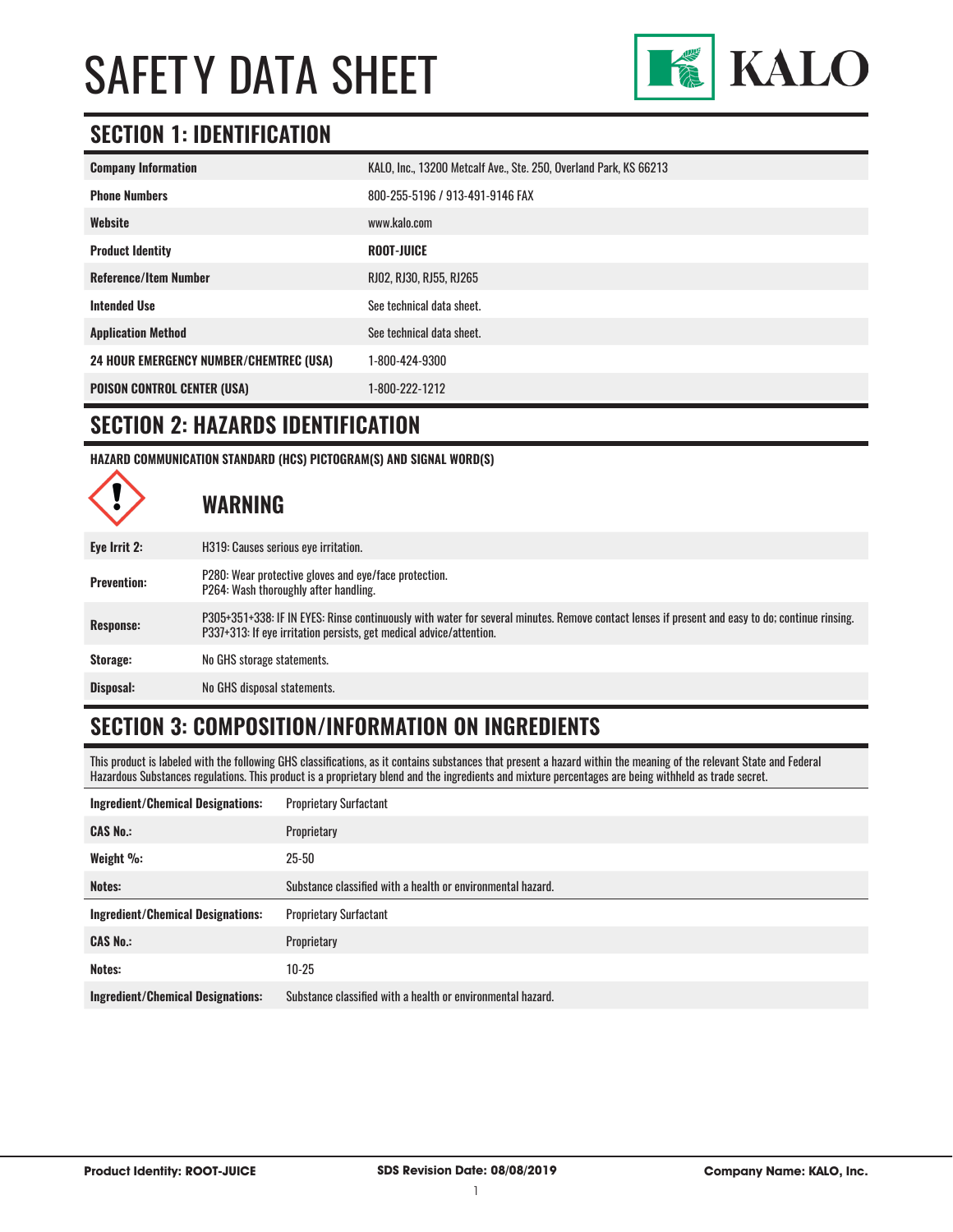

### **SECTION 4: FIRST AID MEASURES**

| [DESCRIPTIONS] |
|----------------|
|----------------|

| General:    | In all cases of doubt, or when symptoms persist, seek medical attention. Never give anything by mouth to an unconscious person.                                                                                                         |
|-------------|-----------------------------------------------------------------------------------------------------------------------------------------------------------------------------------------------------------------------------------------|
| Inhalation: | Remove to fresh air. Keep patient warm and at rest. If breathing is irregular or stopped, give artificial respiration. If unconscious, place in the recovery<br>position and obtain immediate medical attention. Give nothing by mouth. |
| Eyes:       | Irrigate copiously with clean fresh water for at least 10 minutes, holding the eyelids apart and seek medical attention.                                                                                                                |
| Skin:       | Remove contaminated clothing. Wash skin thoroughly with soap and water or use a recognized skin cleanser. Do NOT use solvents or thinners.                                                                                              |
| Ingestion:  | If accidentally swallowed, obtain immediate medical attention. Keep at rest, Do NOT induce vomiting.                                                                                                                                    |
|             | [MOST IMPORTANT SYMPTOMS AND EFFECTS, BOTH ACUTE AND DELAYED]                                                                                                                                                                           |
| Overview:   | No adverse symptoms or effects anticipated under normal handling conditions. See Section 2 for further details.                                                                                                                         |
| Eyes:       | Causes serious eye irritation.                                                                                                                                                                                                          |

### **SECTION 5: FIREFIGHTING MEASURES**

| <b>Extinguishing Media:</b>     | Recommended extinguishing media: alcohol resistant foam, CO <sup>2</sup> , powder, water spray. Do not use water jet.                                                                                                                                                                                                                                  |
|---------------------------------|--------------------------------------------------------------------------------------------------------------------------------------------------------------------------------------------------------------------------------------------------------------------------------------------------------------------------------------------------------|
| <b>Special Hazards:</b>         | Combustion may yield smoke, carbon monoxide, and other products of incomplete combustion. Oxides of sulfur, nitrogen or phosphorus may<br>also be formed.                                                                                                                                                                                              |
| <b>Advice For Firefighters:</b> | Evacuate area. Prevent contamination from run-off of adjacent areas, streams, drinking water and sewers. Do not flush down sewers or other<br>drainage systems. Exposed firefighters must wear standard protective equipment and in enclosed areas self-contained breathing apparatus.<br>Use water-spray to cool fire-exposed surfaces and personnel. |

## **SECTION 6: ACCIDENTAL RELEASE MEASURES**

| <b>Precautions/Procedures:</b>                                         | Keep all sources of ignition away from spill/release. In case of a major spill or spillage in a confined space evacuate the area and<br>check vapor levels.                                                                                                                                                                                                                                                                                                                                                                                                                                                                                                               |
|------------------------------------------------------------------------|---------------------------------------------------------------------------------------------------------------------------------------------------------------------------------------------------------------------------------------------------------------------------------------------------------------------------------------------------------------------------------------------------------------------------------------------------------------------------------------------------------------------------------------------------------------------------------------------------------------------------------------------------------------------------|
| <b>Environmental Precautions:</b>                                      | Do not allow spills to enter drains or water courses.                                                                                                                                                                                                                                                                                                                                                                                                                                                                                                                                                                                                                     |
| <b>Methods and Material For</b><br><b>Containment and Cleaning Up:</b> | Ventilate the area and avoid breathing vapors. Take the personal protective measures listed in Section 8. Contain and absorb spillage<br>with non-combustible materials (e.g. sand/earth/vermiculite). Place in closed containers outside buildings and dispose of according<br>to the Waste Regulations (see Section 13). Clean, preferably with a detergent. Do not use solvents. Do not allow spills to enter drains<br>or water courses. If drains, sewers, streams or lakes are contaminated, inform the local water company immediately. In the case of<br>contamination of rivers, streams, or lakes, the Environmental Protection Agency should also be informed. |

#### **SECTION 7: HANDLING AND STORAGE**

| <b>Precautions For Safe Handling:</b> | Do not get in eyes, on skin, or on clothing. Do not breathe vapors or mists. Keep container closed. Use only with adequate<br>ventilation. Use good personal hygiene practices. Wash hands before eating, drinking, smoking. Remove contaminated clothing and<br>wash before reuse. Destroy contaminated belts and shoes and other items that cannot be decontaminated.<br>See Section 2 for further details. |
|---------------------------------------|---------------------------------------------------------------------------------------------------------------------------------------------------------------------------------------------------------------------------------------------------------------------------------------------------------------------------------------------------------------------------------------------------------------|
| <b>Conditions For Safe Storage:</b>   | Store in tightly closed containers in dry, well-ventilated area, away from excessive heat and incompatibles.<br>See Section 2 for further details.                                                                                                                                                                                                                                                            |
| <b>Incompatible Materials:</b>        | Oxidizing agents.                                                                                                                                                                                                                                                                                                                                                                                             |
| Specific End Use(s):                  | See technical data sheet.                                                                                                                                                                                                                                                                                                                                                                                     |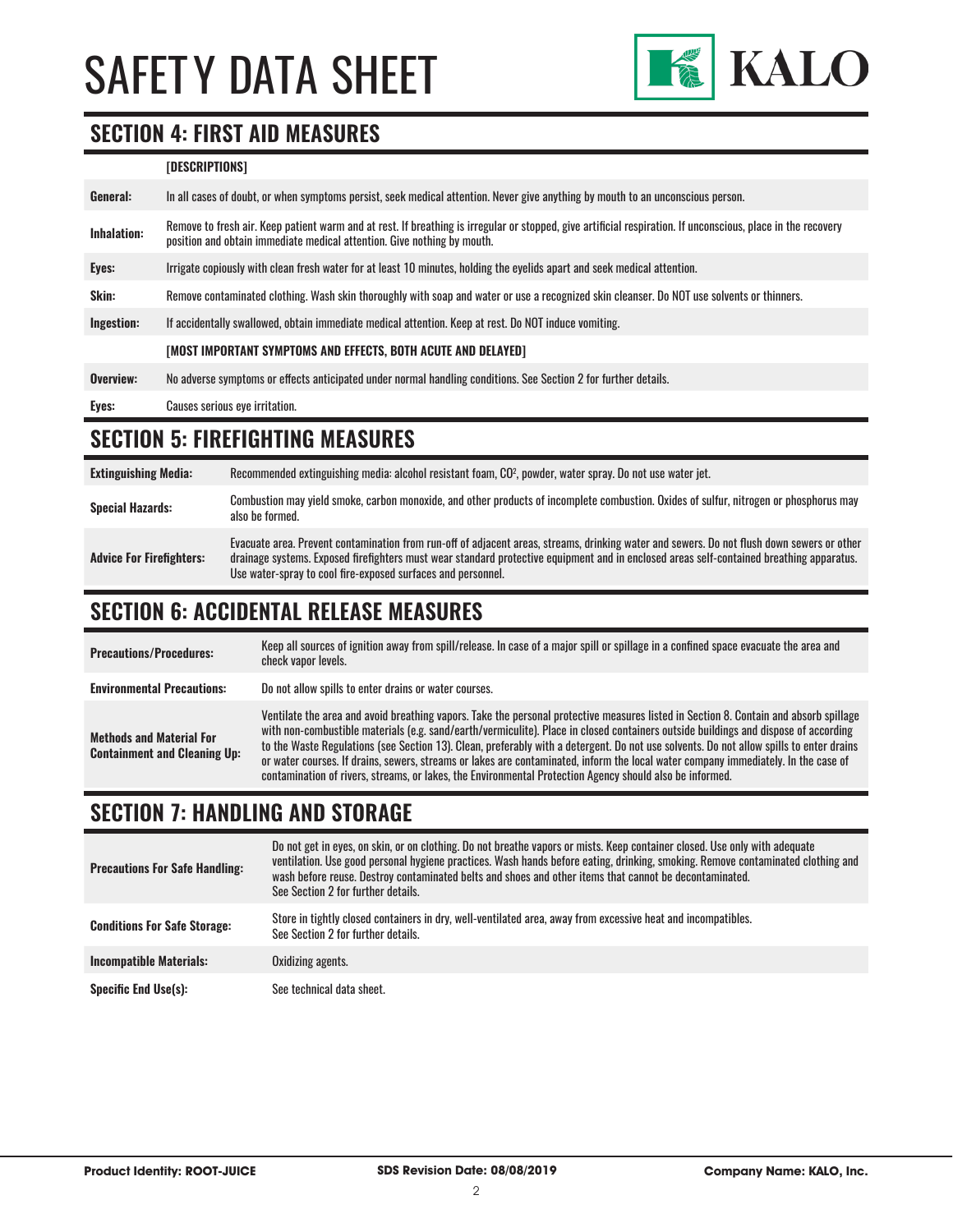

## **SECTION 8: EXPOSURE CONTROLS/PERSONAL PROTECTION**

| <b>Exposure Data:</b>        |                                                                                                                                                                                                                                                                                                                                        | This product contains the following ingredient with established limits for exposure under OSHA, ACGIH and/or NIOSH. |               |                                                                                                       |  |
|------------------------------|----------------------------------------------------------------------------------------------------------------------------------------------------------------------------------------------------------------------------------------------------------------------------------------------------------------------------------------|---------------------------------------------------------------------------------------------------------------------|---------------|-------------------------------------------------------------------------------------------------------|--|
|                              | <b>CAS No.</b>                                                                                                                                                                                                                                                                                                                         | Ingredient                                                                                                          | <b>Source</b> | Value                                                                                                 |  |
|                              |                                                                                                                                                                                                                                                                                                                                        |                                                                                                                     | <b>OSHA</b>   | No Established Limit                                                                                  |  |
|                              | Proprietary                                                                                                                                                                                                                                                                                                                            | <b>Proprietary Surfactant</b>                                                                                       | <b>ACGIH</b>  | No Established Limit                                                                                  |  |
|                              |                                                                                                                                                                                                                                                                                                                                        |                                                                                                                     | <b>NIOSH</b>  | No Established Limit                                                                                  |  |
|                              | <b>CAS No.</b>                                                                                                                                                                                                                                                                                                                         | Ingredient                                                                                                          | <b>Source</b> | Value                                                                                                 |  |
|                              |                                                                                                                                                                                                                                                                                                                                        |                                                                                                                     | <b>OSHA</b>   | No Established Limit                                                                                  |  |
|                              | Proprietary                                                                                                                                                                                                                                                                                                                            | <b>Proprietary Surfactant</b>                                                                                       | <b>ACGIH</b>  | No Established Limit                                                                                  |  |
|                              |                                                                                                                                                                                                                                                                                                                                        |                                                                                                                     | <b>NIOSH</b>  | No Established Limit                                                                                  |  |
| <b>Carcinogen Data:</b>      | This product contains the following ingredients (at greater than 0.1%) that are suspected of being or known to be a carcinogen under OSHA, NTP or IARC.                                                                                                                                                                                |                                                                                                                     |               |                                                                                                       |  |
|                              | <b>CAS No.</b>                                                                                                                                                                                                                                                                                                                         | Ingredient                                                                                                          | <b>Source</b> | Value                                                                                                 |  |
|                              |                                                                                                                                                                                                                                                                                                                                        |                                                                                                                     | <b>OSHA</b>   | Select Carcinogen: No                                                                                 |  |
|                              | Proprietary                                                                                                                                                                                                                                                                                                                            | <b>Proprietary Surfactant</b>                                                                                       | <b>NTP</b>    | Known: No / Suspected: No                                                                             |  |
|                              |                                                                                                                                                                                                                                                                                                                                        |                                                                                                                     | <b>IARC</b>   | Group 1: No / Group 2a: No / Group 2b: No / Group 3: No / Group 4: No                                 |  |
|                              | <b>CAS No.</b>                                                                                                                                                                                                                                                                                                                         | Ingredient                                                                                                          | <b>Source</b> | Value                                                                                                 |  |
|                              |                                                                                                                                                                                                                                                                                                                                        |                                                                                                                     | <b>OSHA</b>   | Select Carcinogen: No                                                                                 |  |
|                              | Proprietary                                                                                                                                                                                                                                                                                                                            | <b>Proprietary Surfactant</b>                                                                                       | <b>NTP</b>    | Known: No / Suspected: No                                                                             |  |
|                              |                                                                                                                                                                                                                                                                                                                                        |                                                                                                                     | <b>IARC</b>   | Group 1: No / Group 2a: No / Group 2b: No / Group 3: No / Group 4: No                                 |  |
|                              | <b>[EXPOSURE CONTROLS]</b>                                                                                                                                                                                                                                                                                                             |                                                                                                                     |               |                                                                                                       |  |
| <b>Respiratory:</b>          | If workers are exposed to concentrations above the exposure limit, they must use the appropriate certified respirators.                                                                                                                                                                                                                |                                                                                                                     |               |                                                                                                       |  |
| Eyes:                        |                                                                                                                                                                                                                                                                                                                                        |                                                                                                                     |               | Wear safety eyewear (e.g. safety spectacles/goggles/visors) to protect against the splash of liquids. |  |
| Skin:                        | Overalls, which cover the body, arms, and legs, should be worn. Skin should not be exposed. All parts of the body should be washed after contact.                                                                                                                                                                                      |                                                                                                                     |               |                                                                                                       |  |
| <b>Engineering Controls:</b> | Provide adequate ventilation. Where reasonably practicable, this should be achieved by the use of local exhaust ventilation and good general<br>extraction. If these are not sufficient to maintain concentrations of particulates, and any vapor below occupational exposure limits, suitable<br>respiratory protection must be worn. |                                                                                                                     |               |                                                                                                       |  |
| <b>Other Work Practices:</b> | See technical data sheet.                                                                                                                                                                                                                                                                                                              |                                                                                                                     |               |                                                                                                       |  |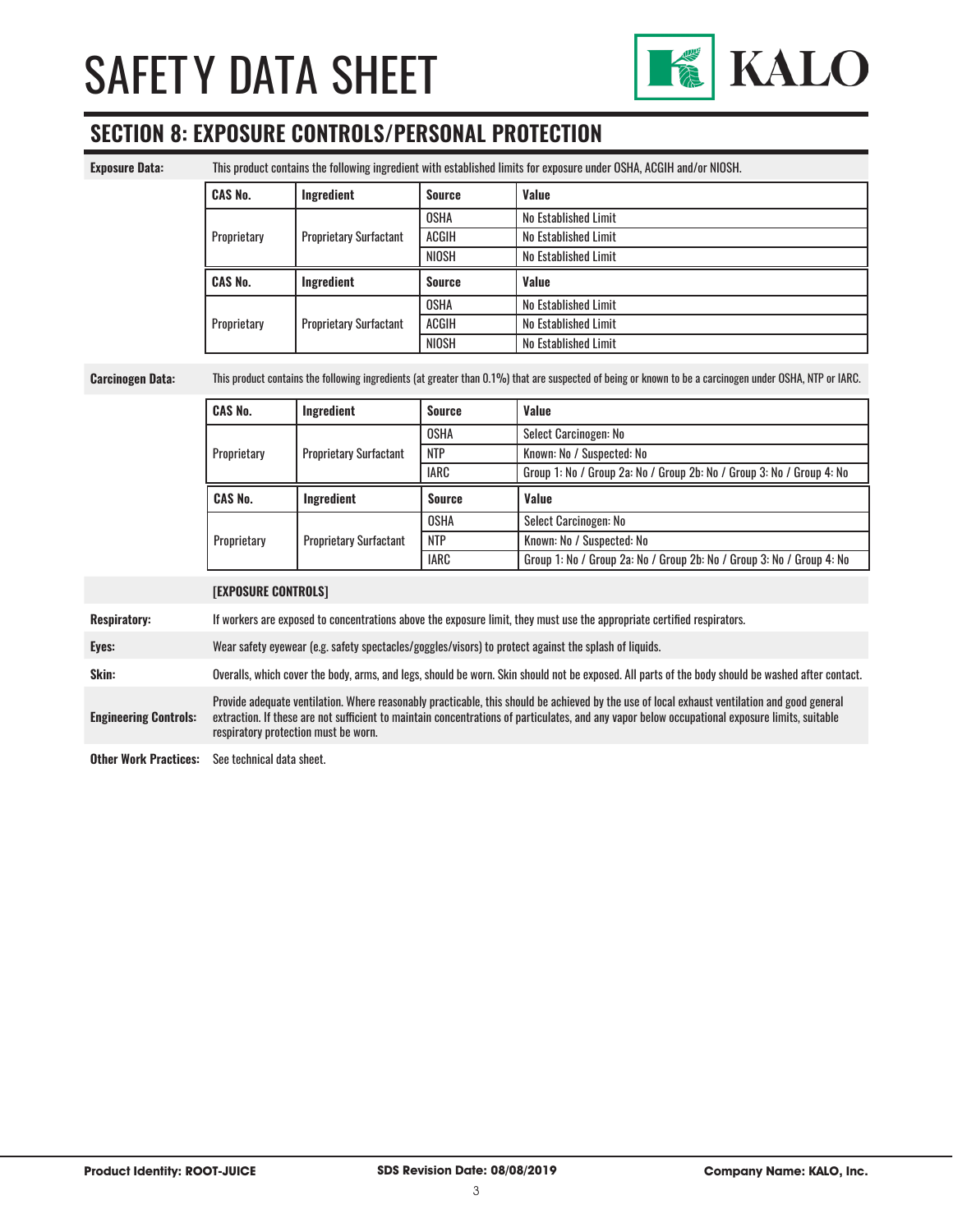

#### **SECTION 9: PHYSICAL AND CHEMICAL PROPERTIES**

| <b>Clear Brown Liquid</b>       |
|---------------------------------|
| Mild                            |
| <b>Not Measured</b>             |
| 5.0 - 7.0 (1% aqueous dilution) |
| $0.96 - 1.03 @ 20°C$            |
| >200ºF (>93ºC)                  |
| <b>Not Measured</b>             |
| <b>Not Measured</b>             |
| <b>Not Measured</b>             |
| <b>Not Measured</b>             |
| <b>Not Measured</b>             |
| <b>Not Measured</b>             |
| <b>Not Measured</b>             |
| <b>Not Measured</b>             |
| <b>Not Measured</b>             |
| <b>Not Measured</b>             |
| <b>Not Measured</b>             |
| <b>Not Measured</b>             |
| <b>Not Measured</b>             |
| <b>Not Measured</b>             |
| No other relevant information.  |
|                                 |

#### **SECTION 10: STABILITY AND REACTIVITY**

| <b>Reactivity:</b>                       | Not chemically reactive.                                                                                |
|------------------------------------------|---------------------------------------------------------------------------------------------------------|
| <b>Chemical Stability:</b>               | Stable under normal ambient and anticipated conditions of use.                                          |
| <b>Hazardous Reactions:</b>              | Hazardous reactions not anticipated.                                                                    |
| <b>Conditions To Avoid:</b>              | Extended exposure to high temperatures can cause decomposition. Avoid all possible sources of ignition. |
| <b>Incompatible Materials:</b>           | Oxidizing agents.                                                                                       |
| <b>Hazardous Decomposition Products:</b> | Not anticipated under normal conditions of use.                                                         |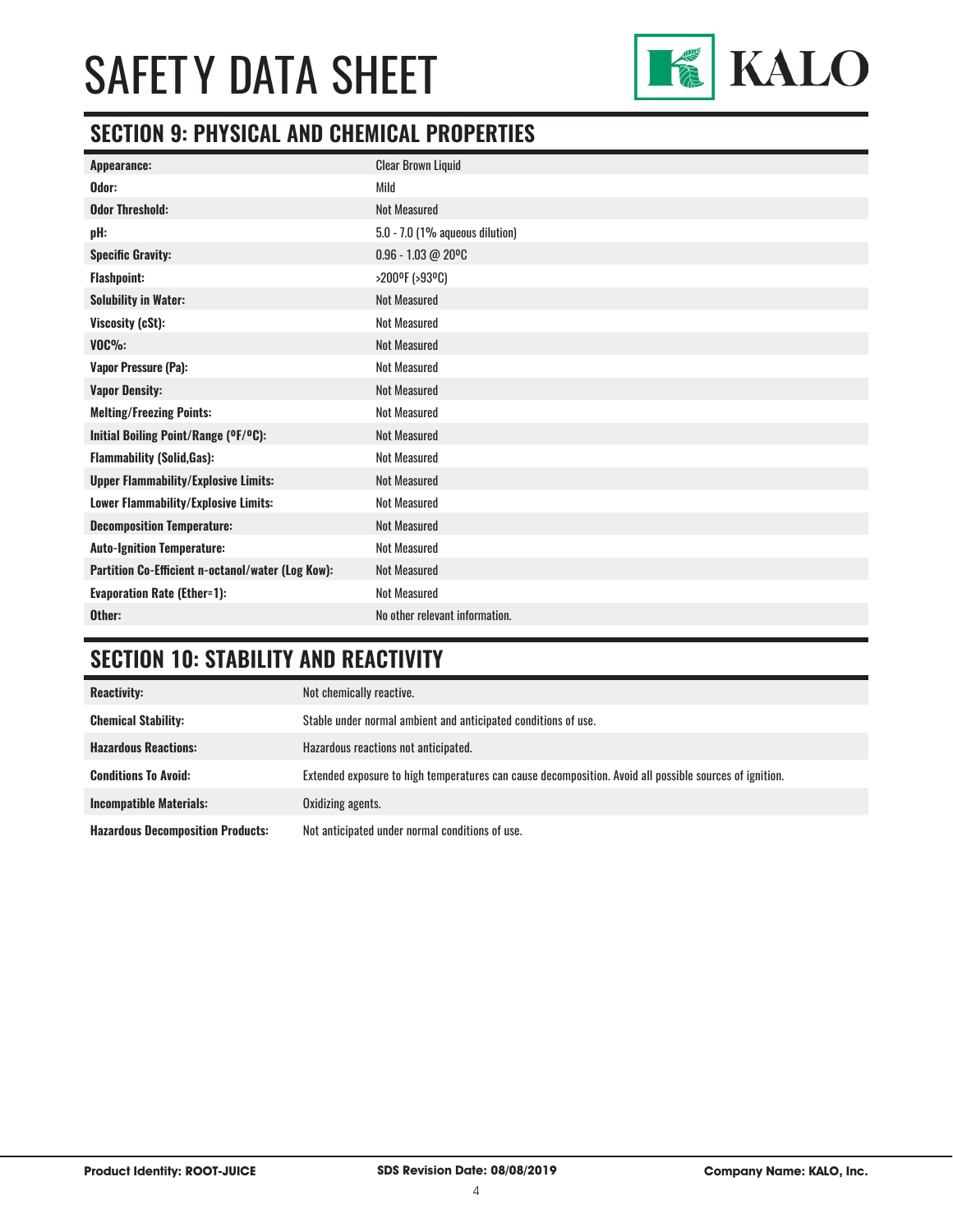

### **SECTION 11: TOXICOLOGICAL INFORMATION**

|                                                                   | [ACUTE TOXICITY ESTIMATE]               |                                       |                            |  |  |
|-------------------------------------------------------------------|-----------------------------------------|---------------------------------------|----------------------------|--|--|
| Ingredients:                                                      | <b>Proprietary Blend of Surfactants</b> |                                       |                            |  |  |
| Oral LD50mg/kg:                                                   | >2,000.00                               |                                       |                            |  |  |
| Skin LD50mg/kg:                                                   | >2,000.00                               |                                       |                            |  |  |
| Inhalation Vapor LC50mg/L/4hr:                                    | >20.00                                  |                                       |                            |  |  |
| Inhalation Dust/Mist LC50mg/L/4hr:                                | >5.00                                   |                                       |                            |  |  |
| <b>ITEM</b>                                                       |                                         | <b>HAZARD</b>                         | <b>CATEGORY</b>            |  |  |
| <b>Acute Toxicity (mouth):</b>                                    |                                         | <b>Not Applicable</b>                 | $\qquad \qquad -$          |  |  |
| <b>Acute Toxicity (skin):</b>                                     |                                         | <b>Not Applicable</b>                 | $\overline{\phantom{a}}$   |  |  |
| <b>Acute Toxicity (inhalation):</b>                               |                                         | <b>Not Applicable</b>                 | $-$                        |  |  |
| <b>Skin Corrosion/Irritation:</b>                                 |                                         | <b>Not Applicable</b>                 | $\overline{\phantom{a}}$   |  |  |
| <b>Eye Damage/Irritation:</b>                                     |                                         | <b>Causes serious eye irritation.</b> | $\mathbf 2$                |  |  |
| <b>Sensitization (respiratory):</b>                               |                                         | <b>Not Applicable</b>                 | $\overline{\phantom{a}}$   |  |  |
| <b>Sensitization (skin):</b>                                      |                                         | <b>Not Applicable</b>                 | --                         |  |  |
| <b>Germ Toxicity:</b>                                             |                                         | <b>Not Applicable</b>                 | --                         |  |  |
| <b>Carcinogenicity:</b>                                           |                                         | <b>Not Applicable</b>                 | $\overline{\phantom{a}}$ . |  |  |
| <b>Reproductive Toxicity:</b>                                     |                                         | <b>Not Applicable</b>                 | --                         |  |  |
| <b>Specific Target Organ Systemic Toxicity-Single Exposure:</b>   |                                         | <b>Not Applicable</b>                 | $\overline{\phantom{a}}$ . |  |  |
| <b>Specific Target Organ Systemic Toxicity-Repeated Exposure:</b> |                                         | <b>Not Applicable</b>                 | $\overline{\phantom{a}}$   |  |  |
| <b>Aspiration Hazard:</b>                                         |                                         | <b>Not Applicable</b>                 | --                         |  |  |

#### **SECTION 12: ECOLOGICAL INFORMATION**

| Toxicity:                              | Ecotoxicity studies have not been conducted on this preparation. |  |
|----------------------------------------|------------------------------------------------------------------|--|
| <b>Persistence and Degradability:</b>  | There is no data available on the preparation itself.            |  |
| <b>Bioaccumulative Potential:</b>      | Not measured.                                                    |  |
| <b>Mobility In Soil:</b>               | No data available.                                               |  |
| <b>Results of PBT and vPvB Assess:</b> | This product contains no PBT/vPvB chemicals.                     |  |
| <b>Other Adverse Effects:</b>          | No data available.                                               |  |

## **SECTION 13: DISPOSAL CONSIDERATIONS**

**Waste Treatment Methods:**

Do not allow into drains or water courses. Wastes and emptied containers should be disposed of in accordance with regulations made under the Control of Pollution Act and the Environmental Protection Act. Using information provided in this data sheet advice should be obtained from the Waste Regulation Authority, whether the special waste regulations apply. Dispose of contents in accordance with local and national regulations.